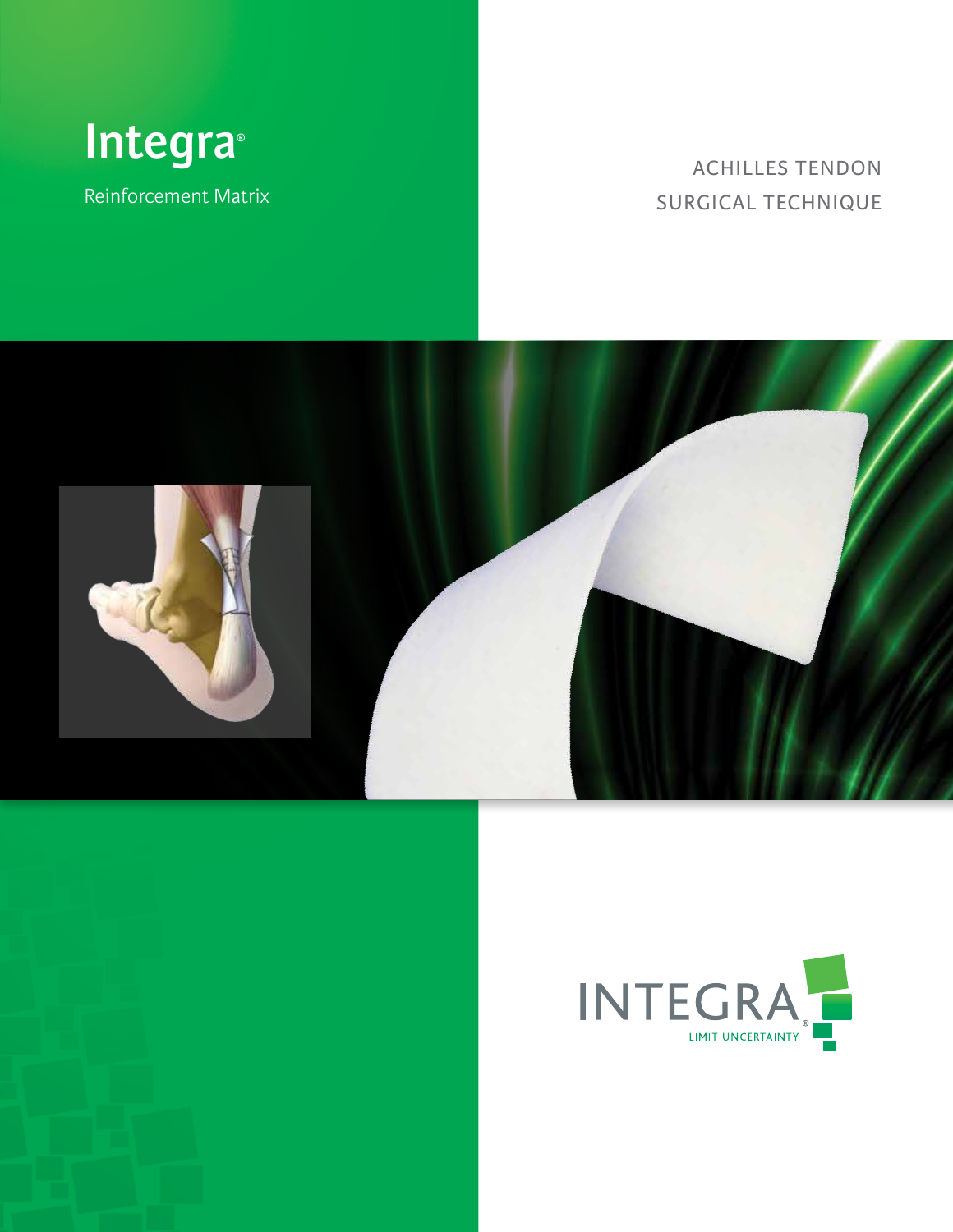### **What is Integra® Reinforcement Matrix?**

Integra Reinforcement Matrix is an acellular, sterile, porcine dermal matrix intended for the reinforcement of soft tissue where weakness exists and to reinforce soft tissue repaired by suture or suture anchors during tendon repair of the rotator cuff, patellar, Achilles, biceps, quadriceps or other tendons.

# **Achilles Tendon Surgical Technique**



**As the distributor of this device, Integra does not practice medicine and does not recommend this or any other surgical technique for use on a specific patient. The surgeon who performs any implant procedure is responsible for determining and using the appropriate techniques for implanting the device in each patient.**

**Caution: Federal law restricts this device to sale by or on the order of a physician or practitioner.**

### **Step 1 • Surgical Approach**

**1-1** The rupture is localized by physical examination or musculoskeletal intraoperative ultrasound and the skin is marked so that dissection can be minimized. Appropriate anesthesia is administered in the supine position and a thigh-high tourniquet is applied. The patient is then placed into the prone position. The appropriate incision is made and meticulous dissection is carried down to the paratenon (crural fascia).



### **Step 2 • Paratenon Incision**

**2-1** The sural nerve is identified if desired, mobilized and protected. The paratenon (crural fascia) is incised longitudinally, tagged for latter approximation and retracted. Care is taken to treat the resultant tissue flaps.

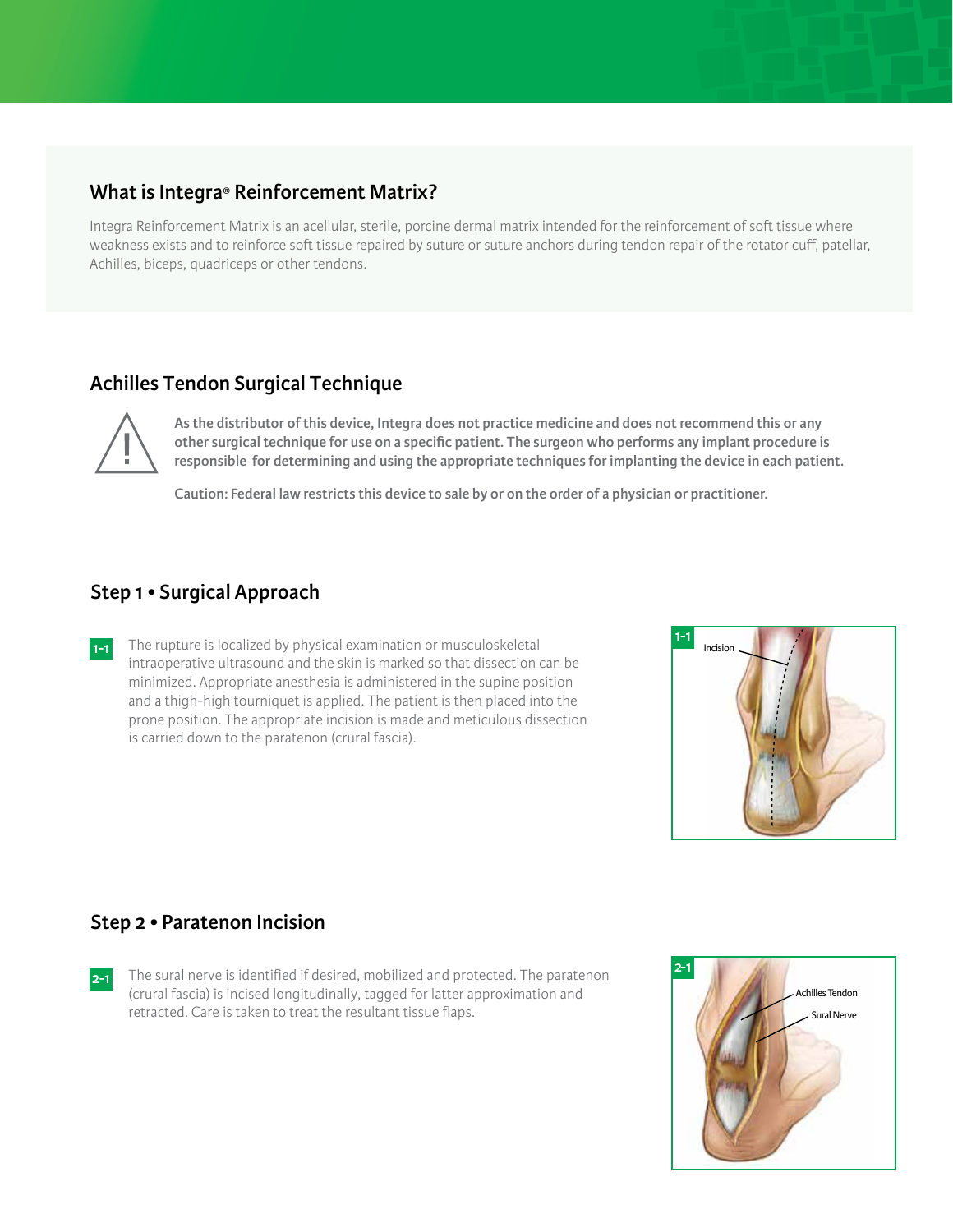#### **Step 3 • Suture Repair**

**3-1** The Achilles tendon rupture is explored and the tendon ends are mobilized and freed from adhesions. The proximal muscle bellies are massaged and the foot is plantar flexed to deliver the tendon ends to anatomic apposition. The proximal and distal stump ends are secured with the suture and stitches of individual preference.



### **Step 4 • Wrap and Secure Matrix**

**4-1** The Integra Reinforcement Matrix is tagged and placed circumferentially around the tendon. Matrix can be placed on either side towards the tendon. The end suture tags are used to facilitate graft and tendon mobilization.

Intimate contact should be achieved with viable tissue with no wrinkles in the matrix. This ensures most contact for revascularization.

Once the matrix is placed in the desired position, it is tubularized with a running locking stitch (a non-absorbable 0 or 2-0 suture may be used). The excess matrix is trimmed, using large suture scissors. The suture line is rotated away from the injured soft tissue so that a smooth surface is most superficial, thereby decreasing the chance for pressure damage to the overlying tissues and skin. The matrix material is then sutured to the proximal and distal portions of the tendon. A number of sutures are placed through the midpoint of the tendon matrix in orthogonal planes to decrease the chance of matrix delamination from the tendon during the healing process.



## **Step 5 • Closure**

**5-1** The repair is tested by the surgeon, taking into account an intraoperative comparison with the contralateral limb. The paratenon (crural fascia) is reapproximated carefully with an appropriate suture. A meticulous closure is performed in layers. A sterile dressing is applied with the foot in plantar flexion.